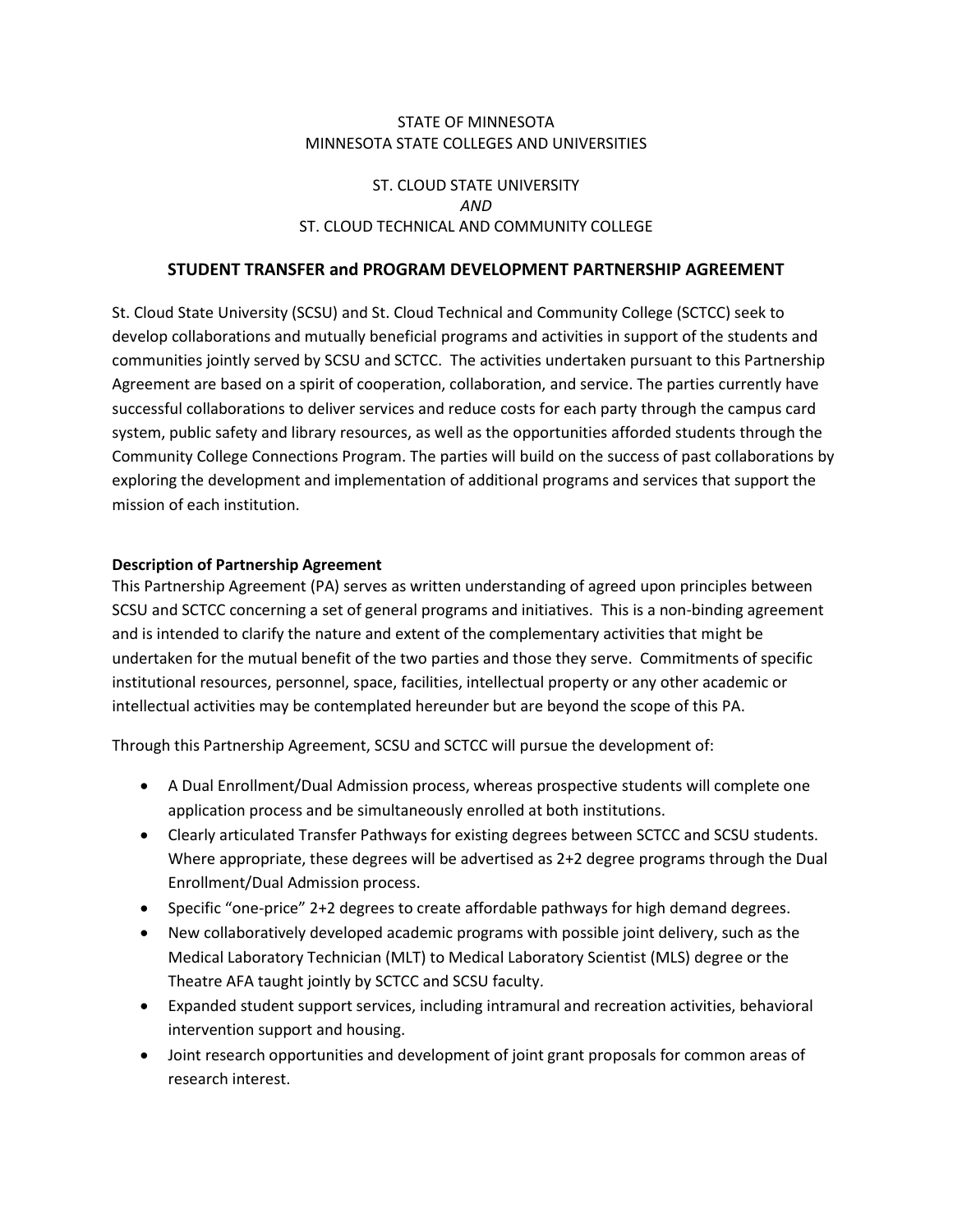The specific programs referenced above are not exclusive but provide examples in areas where some discussion has occurred that may be developed to achieve mutual benefit for the parties. Commitments of resources, personnel, credit-bearing coursework or intellectual property will require an Inter-Agency Agreement to be approved by both parties before work begins.

#### **Duration and Option to Amend, Extend or Terminate**

This PA will become effective when the last required signature is obtained by both parties. This agreement will remain in effect for five years beyond the signature date. This PA may be renewed or amended by mutual agreement of the parties and shall be in writing and executed by an authorized representative of each party. Either party may terminate this PA at any time by providing written notice of such termination to the other party. The parties expect to enter into Inter-Agency Agreements as a result of this PA and each of them stands alone and will be subject to its own terms not to this PA.

#### **General Terms**

This PA is not intended to, and does not create any right, benefit, or trust responsibility, substantive or procedural, enforceable at law or equity, by either party, its officers, employees, or agents against the other party, its officers, employees or agents. Nothing in this Agreement is intended or should be construed as creating the relationship of copartners, joint ventures, or an association among the parties, nor shall any party, its employees, agents, students or representatives be considered employees, agents or representatives of any other party.

Neither party will use the name of the other, either expressly or by implication, in any publicity, solicitation or advertisement without the express written approval of the other party of this PA.

Both parties are subject to and agree to adhere to the relevant policies and procedures of Minnesota State, as well as of the parties and relevant laws and regulations of the State of Minnesota and United States.

#### **Contact Information (may be updated as needed):**

| St. Cloud State University: |  |
|-----------------------------|--|
| Name:                       |  |
| Title:                      |  |
| Address:                    |  |
| Phone No:                   |  |
| Email:                      |  |
|                             |  |

St. Cloud Technical and Community College: Name: Title: Address: Phone No: Email: